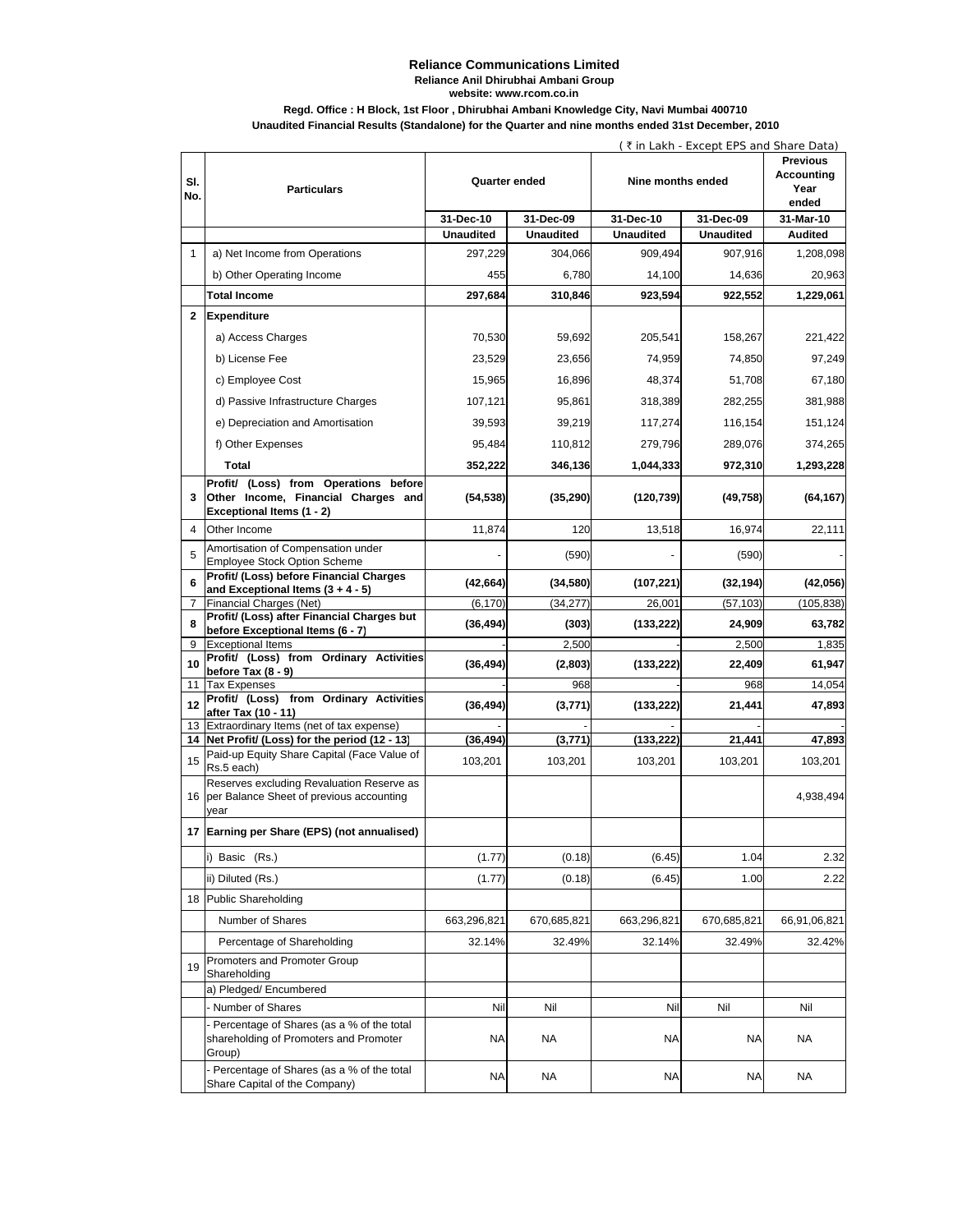### **Unaudited Financial Results (Standalone) for the Quarter and nine months ended 31st December, 2010**

| ₹ in Lakh - Except EPS and Share Data) |                                                                                                 |                  |                  |                   |                  |                                                |
|----------------------------------------|-------------------------------------------------------------------------------------------------|------------------|------------------|-------------------|------------------|------------------------------------------------|
| SI.<br>No.                             | <b>Particulars</b>                                                                              | Quarter ended    |                  | Nine months ended |                  | <b>Previous</b><br>Accounting<br>Year<br>ended |
|                                        |                                                                                                 | 31-Dec-10        | 31-Dec-09        | 31-Dec-10         | 31-Dec-09        | 31-Mar-10                                      |
|                                        |                                                                                                 | <b>Unaudited</b> | <b>Unaudited</b> | <b>Unaudited</b>  | <b>Unaudited</b> | <b>Audited</b>                                 |
|                                        | b) Non - encumbered                                                                             |                  |                  |                   |                  |                                                |
|                                        | - Number of Shares                                                                              | 1,400,730,060    | 1.393.341.060    | 1.400.730.060     | 1.393.341.060    | 139,49,20,060                                  |
|                                        | - Percentage of Shares (as a % of the total<br>shareholding of Promoters and Promoter<br>Group) | 100.00%          | 100.00%          | 100.00%           | 100.00%          | 100.00%                                        |
|                                        | - Percentage of Shares (as a % of the total<br>Share Capital of the Company)                    | 67.86%           | 67.51%           | 67.86%            | 67.51%           | 67.58%                                         |

### **Segment wise Revenue, Results and Capital Employed**

| SI.<br>No. | Segment wise Revenue, Results and Capital Employed<br><b>Particulars</b>  | <b>Quarter ended</b> |                  | Nine months ended |                  | $($ ₹ in Lakh)<br><b>Previous</b><br>Accounting<br>Year<br>ended |
|------------|---------------------------------------------------------------------------|----------------------|------------------|-------------------|------------------|------------------------------------------------------------------|
|            |                                                                           | 31-Dec-10            | 31-Dec-09        | 31-Dec-10         | 31-Dec-09        | 31-Mar-10                                                        |
|            |                                                                           | <b>Unaudited</b>     | <b>Unaudited</b> | <b>Unaudited</b>  | <b>Unaudited</b> | <b>Audited</b>                                                   |
| 20         | <b>Segment Revenue</b>                                                    |                      |                  |                   |                  |                                                                  |
|            | a) Wireless                                                               | 232,620              | 244,516          | 717,140           | 740,985          | 986,945                                                          |
|            | b) Global                                                                 | 115,617              | 103,826          | 337,520           | 294,019          | 414,057                                                          |
|            | c) Broadband                                                              | 39.280               | 42,292           | 123,748           | 125,067          | 171,037                                                          |
|            | d) Others/ Unallocated                                                    | 7,252                | 2,919            | 11,696            | 2,973            | 2,741                                                            |
|            | Total                                                                     | 394,769              | 393,553          | 1,190,104         | 1,163,044        | 1,574,780                                                        |
|            | Less: Inter segment revenue                                               | 85,211               | 82,587           | 252,992           | 223,518          | 323,608                                                          |
|            | <b>Net Income from Operations</b>                                         | 309,558              | 310,966          | 937,112           | 939,526          | 1,251,172                                                        |
| 21         | <b>Segment Results</b>                                                    |                      |                  |                   |                  |                                                                  |
|            | Profit/ (Loss) before Tax and Financial<br>Charges from each segment      |                      |                  |                   |                  |                                                                  |
|            | a) Wireless                                                               | (27, 516)            | (31, 611)        | (64, 529)         | (13, 572)        | 5,586                                                            |
|            | b) Global                                                                 | 214                  | (11,756)         | 8,384             | 4,250            | 8,605                                                            |
|            | c) Broadband                                                              | (4, 763)             | (2,888)          | (2, 377)          | (3,865)          | 9,775                                                            |
|            | d) Others/ Unallocated                                                    | (10, 599)            | 11,085           | (48, 699)         | (19, 597)        | (66, 022)                                                        |
|            | <b>Total</b>                                                              | (42, 664)            | (35, 170)        | (107, 221)        | (32, 784)        | (42, 056)                                                        |
|            | Less: Financial Charges (Net)                                             | (6, 170)             | (34, 277)        | 26,001            | (57, 103)        | (105, 838)                                                       |
|            | Less: Exceptional Items                                                   |                      | 2,500            |                   | 2,500            | 1,835                                                            |
|            | Less : Amortisation of Compensation under<br>Employee Stock Option Scheme |                      | (590)            |                   | (590)            |                                                                  |
|            | Total Profit/ (Loss) before Tax                                           | (36, 494)            | (2,803)          | (133, 222)        | 22,409           | 61,947                                                           |
| 22         | <b>Capital Employed</b>                                                   |                      |                  |                   |                  |                                                                  |
|            | (Segment assets - Segment liabilities)                                    |                      |                  |                   |                  |                                                                  |
|            | a) Wireless                                                               | 3,252,391            | 2,733,392        | 3,252,391         | 2,733,392        | 2,787,238                                                        |
|            | b) Global                                                                 | 83,235               | 94,685           | 83,235            | 94,685           | 169,314                                                          |
|            | c) Broadband                                                              | 262,665              | 244,098          | 262,665           | 244,098          | 301,410                                                          |
|            | d) Others/ Unallocated                                                    | 4,041,749            | 4,484,764        | 4,041,749         | 4,484,764        | 4,239,755                                                        |
|            | <b>Total</b>                                                              | 7,640,040            | 7,556,939        | 7,640,040         | 7,556,939        | 7,497,717                                                        |